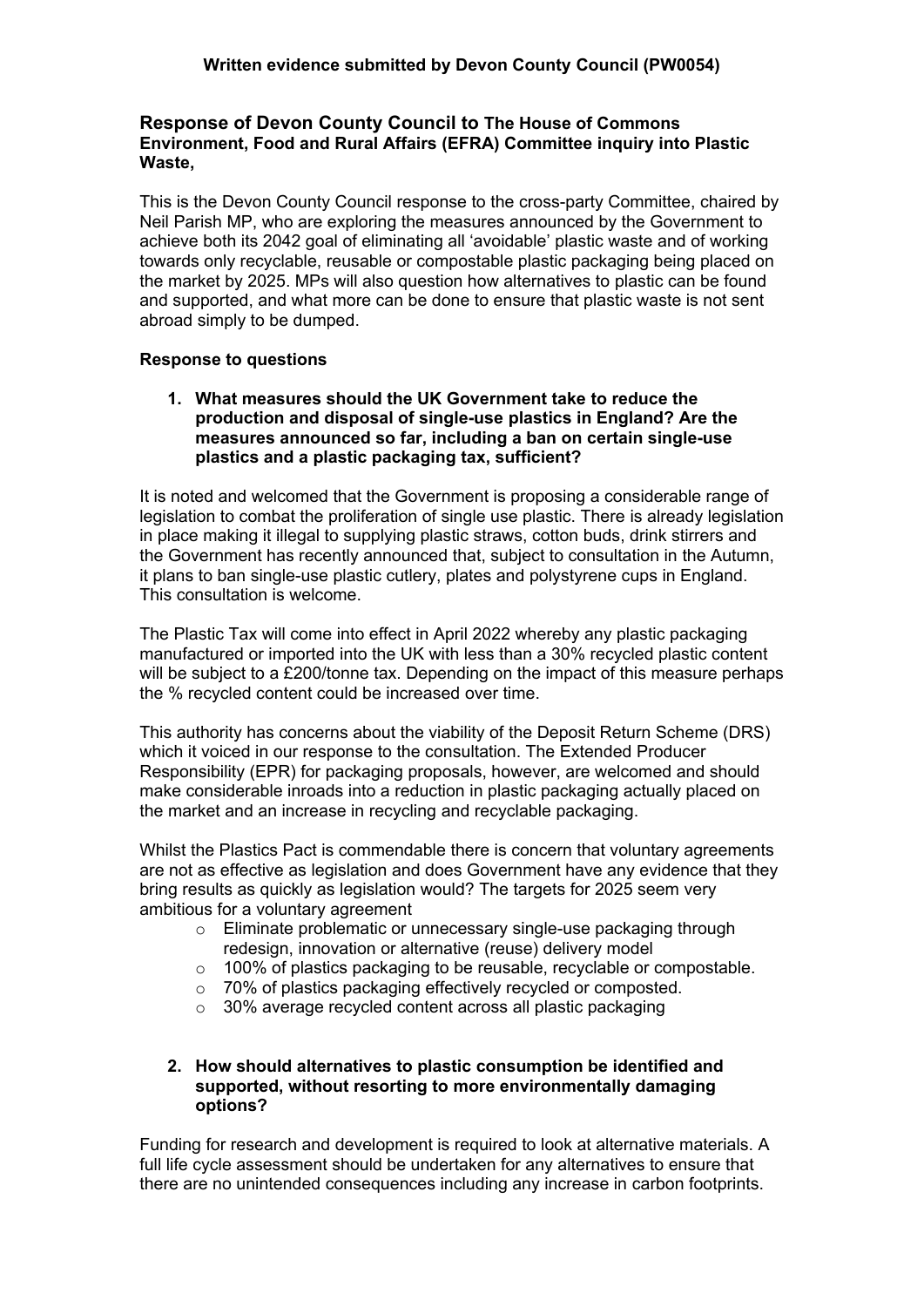### **3. Is the UK Government's target of eliminating avoidable plastic waste by 2042 ambitious enough?**

It is not clear what 'avoidable' actually means and how this definition may change in the future. However, once the currently proposed legislation is in place, this will leave 20 years to meet this target. Given that plastic has been a key material in use for many years it is not unreasonable to think that it will take this long to implement measures to eliminate avoidable plastic waste without its removal having unintended consequences. However, the recent draft Waste Prevention Plan published by Government for consultation lacked ambition in most areas and this Authority would like to see much more emphasis on waste prevention and re-use for all materials rather than focussing solely on recycling.

### **4. Will the UK Government be able to achieve its shorter-term ambition of working towards all plastic packaging placed on the market being recyclable, reusable or compostable by 2025?**

This timescale seems to be short and it needs to be considered in the wider context of all of the other measures that are being consulted upon and their implementation.

This authority is concerned about the development of compostable, biodegradable, degradable and bio plastics. There are currently no facilities in Devon that can deal with these wastes because they are neither accepted at garden waste composting facilities nor at AD plants designed to deal with food waste. The public assume that biodegradable is a good feature but in terms of recycling and composting plants these materials cause problems in processing and have to be extracted as contaminants and sent for energy recovery. The EPR for Packaging consultation addressed this issue with modulated fees being proposed for compostable packaging along with the need for infrastructure to be in place to manage these materials.

#### **5. Does the UK Government need to do more to ensure that plastic waste is not exported and then managed unsustainably? If so, what steps should it take?**

The plastic waste recycled by Devon collection authorities is dealt with by reputable permitted companies in the UK. Devon Authorities are confident that all of the waste collected is managed in a responsible manner and sent for either for reprocessing or disposal. The plastic waste included within the kerbside residual bins is generally sent for energy recovery in Devon.

However, it would appear from the media that some plastic waste is making its way to other countries where it is not being managed sustainably. Government should continue to work with the EA to monitor and prevent this practice. Steps set out in the EPR for packaging for managing export of recyclable waste including waste tracking should help to reduce the occurrence of this. The EA will need the necessary resources to be able to be effective in this area and Government should make sure that the EA does have this support.

## **The position in Devon**

The Resource and Waste Strategy for Devon & Torbay (2020 – 2030) was approved by Devon County Council 's Cabinet on 8th September. It notes that *the public interest in reducing the use of (single use) plastic has exploded in recent years. The*